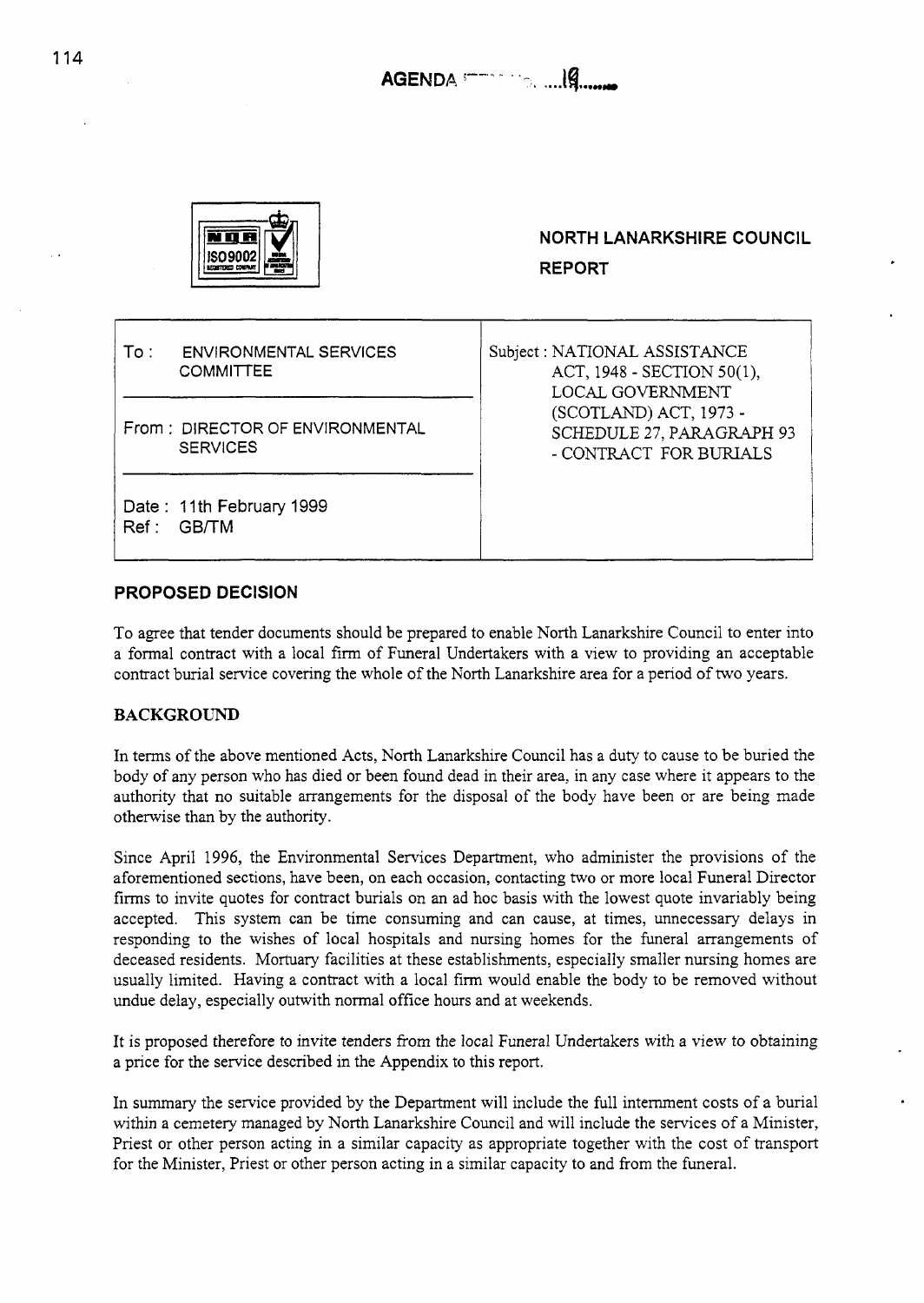# **RECOMMENDATION**

To approve the report and invite tenders, in terms of the above legislation, for burials as per the Schedule outlined in the Appendix to this report.

M'Kenze L. Huttony.

**29** 1 \gb\tm\r

 $\epsilon$